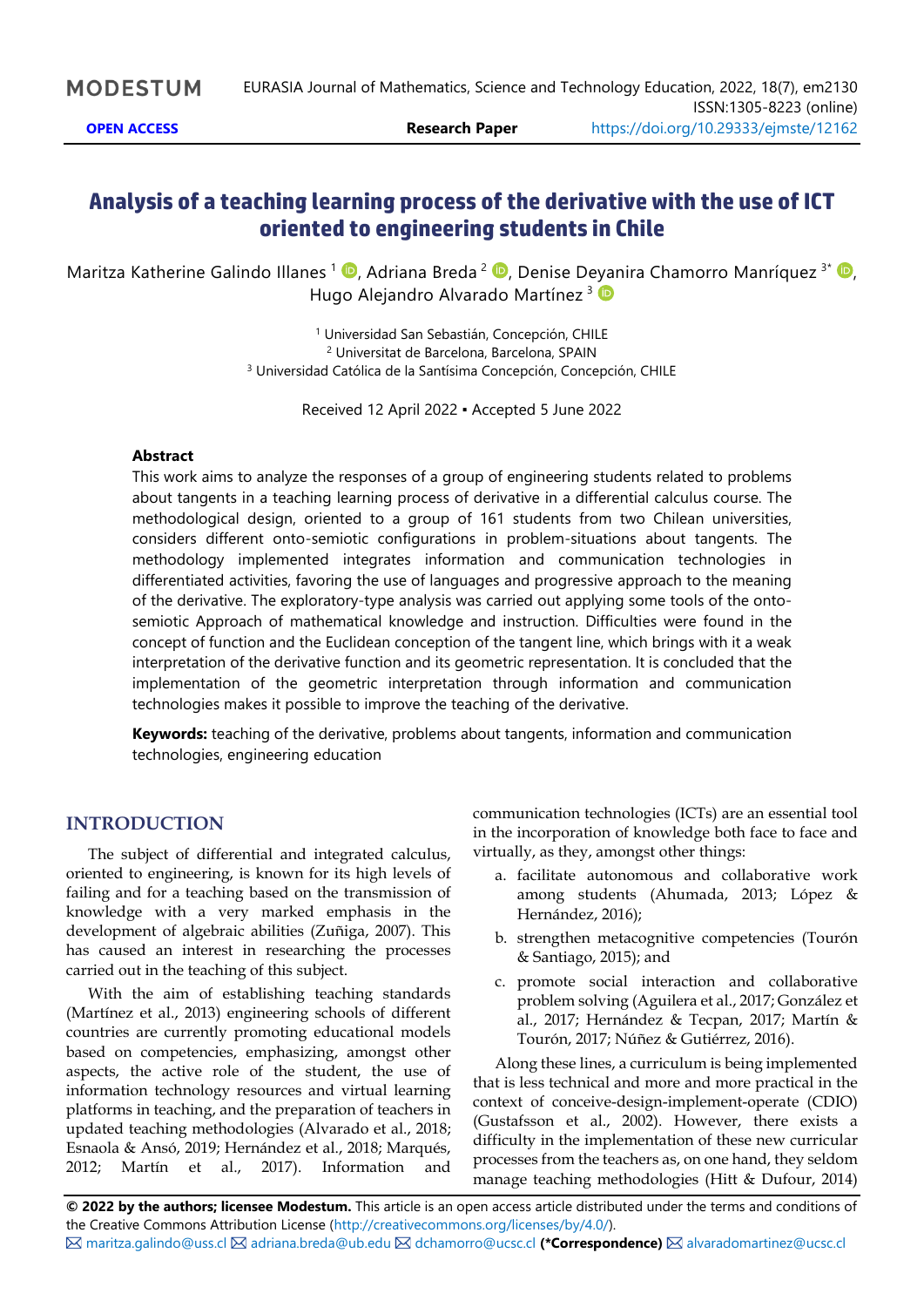#### **Contribution to the literature**

- The results of this research confirm that the Euclidean conception hinders the construction of the Cartesian and Leibnizian conceptions of the tangent line to a curve.
- The integration of information and communication has allowed the construction of the meaning of the derivative considering the various configurations of the primary objects and has expanded the language in the design of activities.
- The design of the proposed activities and the applets used by the researchers can serve as a model for teachers who are interested in teaching the derivative.

and, on the other hand, the structure of the subject program is extensive and inflexible (Letelier et al., 2005). As a consequence, teachers of calculus carry out classroom interventions that consider mainly algebraic activities, giving priority to symbolic language and not benefitting the movement between languages, and this has caused scarce learning of the fundamental concepts of calculus, as has been shown through diverse research (Hitt, 2005). For this reason, there are many studies that have dealt with these issues, providing theoretical arguments and teaching proposals so that students can be successful in learning calculus (Antonio et al., 2019; Balcaza et al., 2017; García & Flores, 2016; Pino-Fan et al., 2011).

One of the mathematical objectives taught in the calculus subject in engineering courses is the derivative due to its applicability. The derivative is a complex calculus topic that blends many associated meanings: real function, Cartesian plane, slope, equation of a line, secant line, tangent line, real limit of a function, etc. On the other hand, it possesses diverse representations, depending on the situation problems, for example: the graph, as a slope of a tangent line; the analytical, as the limit of the incremental quotient and a global or point aspect depending on the needs of the task to be carried out (Sánchez-Matamoros et al., 2006). Additionally, different properties, procedures and arguments that move between descriptive, geometric, graphic, tabular, and symbolic languages make its comprehension even more complex. The articulation of the components in which this complexity breaks out is present in almost all the emerging theoretical frameworks in the area of mathematical education. This article takes as its theoretical referent the onto-semiotic approach (OSA) of mathematical knowledge and instruction (Godino et al., 2007, 2019). Working with the different meanings of a mathematical object is an aspect proposed in the OSA, which argues for analyzing the complexity of mathematical objects through their pluri-meanings (partial meanings).

In this theoretical approach, we can say that, in competence terms, the consequences of the future engineer not understanding the different meanings of the derivative and its different forms of representation is that it will be difficult to establish logical relationships between the mathematical elements necessary for and

during the resolution of a problem or a specific situation (Sánchez-Matamoros, 2004). For example, from understanding the geometric meaning of the derivative, the future engineer is able to understand and reflect on the optimization process. That is, to apply the geometric meaning of the derivative in a cost optimization situation, understanding the result for better decision making.

Habitually, teaching processes present a dogmatic version of the derivative, favoring their algebraic representation and infrequently favoring their graphic or tabular representation. This aspect has generated research from different theoretical approaches about the difficulties in comprehension and the processes that facilitate its learning (Artigue, 1998; Robles et al., 2010). The difficulties are related to situation problems about tangents, maximums and minimums, and variations and velocity (Pino-Fan et al., 2011), in the graphic comprehension of the tangent as a limit in a set of secant lines, and in the notion of the rate of change in a point in a curve (stationary points, points of inflexion, points of maximums and minimums, etc.) (Orton, 1983). Difficulties have also been observed related to the different ways of expressing *f'*, (tabular, algebraic, and graphic) (Font, 2000a, 2000b, 2005) and in using the analytical expression of the derivative (limit of the incremental quotient) or the geometric interpretation (as a slope of a tangent line) (Artigue, 1998). In concrete terms, the difficulties in comprehending the derivative are due to the lack of argumentation using diverse languages by the students, shown in situation problems about tangents and, to a lesser extent, in situation problems of maximums and minimums, and variations and velocity (Artigue, 1995, 1998; Asiala et al., 1997; Azcárate, 1990; Badillo et al., 2011; Balcaza et al., 2017; Berry & Nyman, 2003; Borgen & Manu, 2002; Flores, 2014; Font, 2008, 2009; Gutiérrez et al., 2017; Habre & Abboud, 2006; Hitt, 2005; Inglada & Font, 2003; Londoño et al., 2013; Orton, 1983; Pino-Fan et al., 2015; Sánchez-Matamoros, 2004; Sánchez-Matamoros et al., 2008; Zandieth, 2000).

In terms of the incorporation of ICTs in the learning of complex mathematical objects, along with its applications and interpretations, the results indicate that the use of these technological tools offers students an appropriation of the concepts, allowing for a verification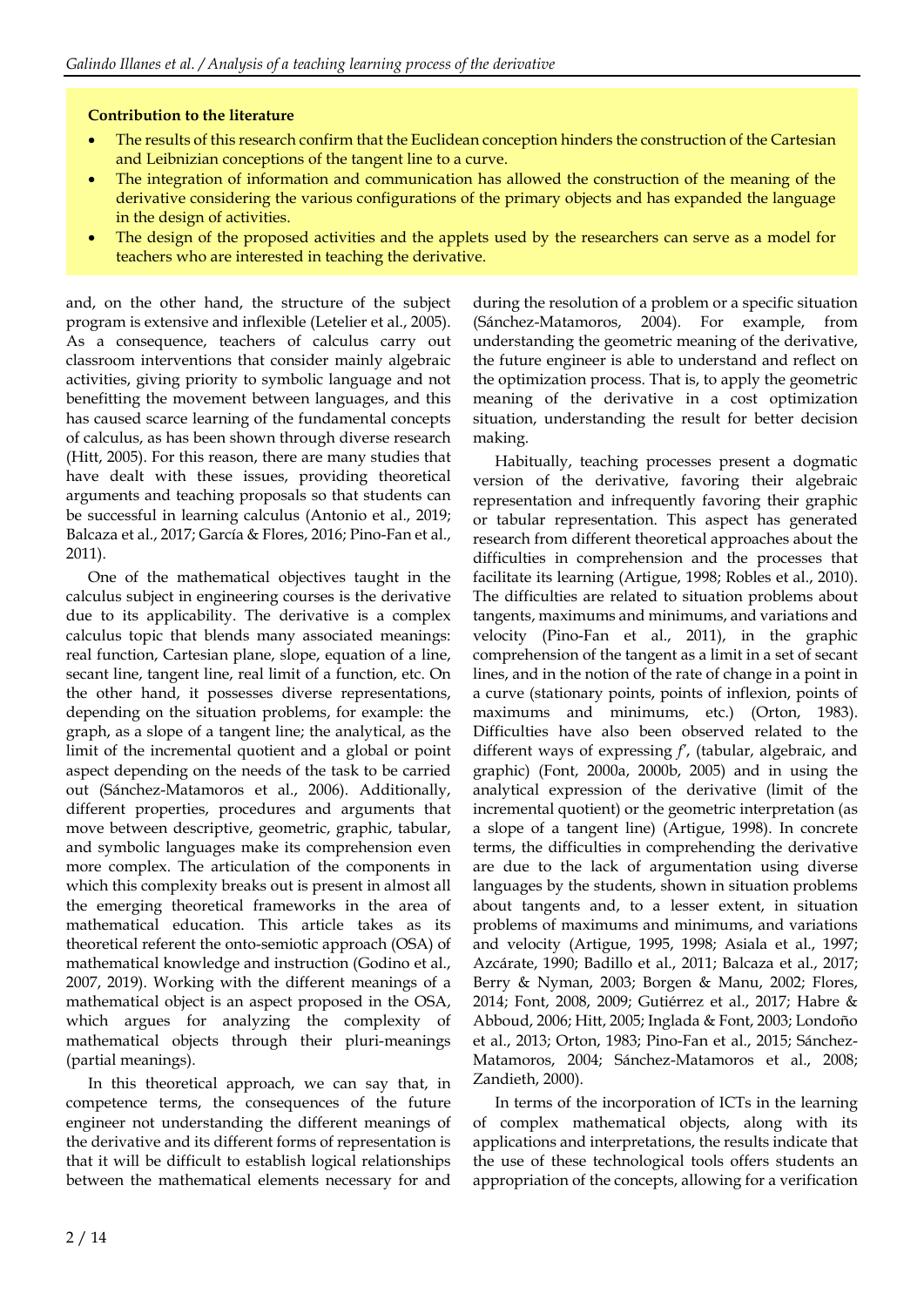of that done in algebraic form, an appropriate interpretation of the results, and the capability to apply what was learned (Pico et al., 2017; Pineda et al., 2020; Salas-Rueda & Lugo-García, 2019). Lagrange et al. (2001) present the results of a meta-analysis of more than 600 publications with research reports and experiences of innovation in the use of ICTs in mathematical education. The calculus line is that which has received greatest interest and investment in the use of technologies and, in particular, the derivative mathematical object as it allows students to approach the concept considering different representations (Tall, 2001).

In agreement with López (2008), we argue that the use of new technologies will allow us to approach the concept of the derivative through several configurations such as the manipulative, the computational, and the algebraic, until we arrive progressively at the conceptualization of an abstract definition, going through activities that permit the exploration and proving of conjectures with the use of these concepts.

With the support of some tools from OSA, the objective of this work is to carry out an exploratory analysis of the resolutions of engineering students in the field of tangent problems, done in the context of a proposal of teaching and learning of the derivative that considers manipulative, computational, and algebraic configurations. This is considered in the definition of concepts, propositions, procedures, and arguments in a movement between geometric, descriptive, graphic, and symbolic languages through the integration of ICTs.

In particular, in this study, the proposal for teaching the derivative is centered on the student and integrates ICTs into the design of the intended activities in order to favor a gradual approach to the derivative. More specifically, this study takes into consideration diverse representations of the derivative through the field of the problem about tangents (geometric interpretation of the derivative), protecting the movement between different languages: written, numeric, graphic, and symbolic, through the integration of ICTs.

# **THEORETICAL FRAMEWORK**

### **Onto-Semiotic Focus of Mathematical Instruction and Knowledge**

The theoretical developments proposed by OSA, recently explained in Godino et al. (2019), aim to respond to some problems generated in the field of mathematical education. In OSA, it is assumed that mathematical activity is a human activity centered on problem resolution, in a determined time-space, through a sequence of practices that often consider processes (of signification, conjecture, argument, etc.). Thus, OSA proposes the notion of situation-problem in mathematical practice (sequence of practices) that takes place during the resolution of these problem situations.

These sequences take place in time and tend to be considered, in many cases, as processes. In particular, the use and/or emergence of the primary objects of the configuration (problems, definitions, propositions, procedures, and arguments) takes place through their respective mathematical processes of communication, problematization, definition, enunciation, elaboration of procedures (creation of algorithms and routines), and argumentation (applying the process-product duality). On the other hand, the aforementioned dualities give way to the following processes: institutionalization– personalization, generalization–particularization, analysis or decomposition–synthesis or reification, materialization or concretion–idealization or abstraction, expression/representation–signification.

OSA also assumes the principle that the knowledge of an object by a subject (be it an individual or an institution) is a set of semiotic functions that this subject can establish as those in which the object intervenes as expression or content.

In addition, the correspondence between an object and the system of practices where the object intervenes is interpreted as the "meaning of this object" (institutional or personal). For example, when a subject carries out and evaluates a sequence of mathematical practices, she or he activates a conglomerate formed by situation-problems, languages, definitions, propositions, procedures, and arguments articulated in what OSA calls a configuration of primary objects (Font et al., 2013). To delimit the meanings of a mathematical object, OSA proposes the tool called "analysis of systems of practice" (personal and institutional) and the onto-semiotic configurations involved with them (Godino, 2014; Godino & Batanero, 1994).

### *Representativity of the complexity of mathematical objects in OSA: The case of the derivative*

Font et al. (2013) explains that the notion of the complexity of a mathematical object and the articulation of the components of that complexity play an essential role. Understanding the complexity, in terms of a plurality of meanings, is a result of the pragmatic vision of the meaning that is assumed in OSA. From a pragmatic point of view, the meaning of a mathematical object is understood as a set of practices in which the object intervenes in a determining fashion (or not). A mathematical object, that has originated as an emergent of the system of practices that allows the resolution of a determined field of problems, becomes over time framed in different programs of research. Each new research program allows us to resolve new types of problems, apply new procedures, relate the object (and thus, define) in a different way, use new representations, etc. In this way, as time passes, new subsets of practices (directions) appear that broaden the meaning of the object.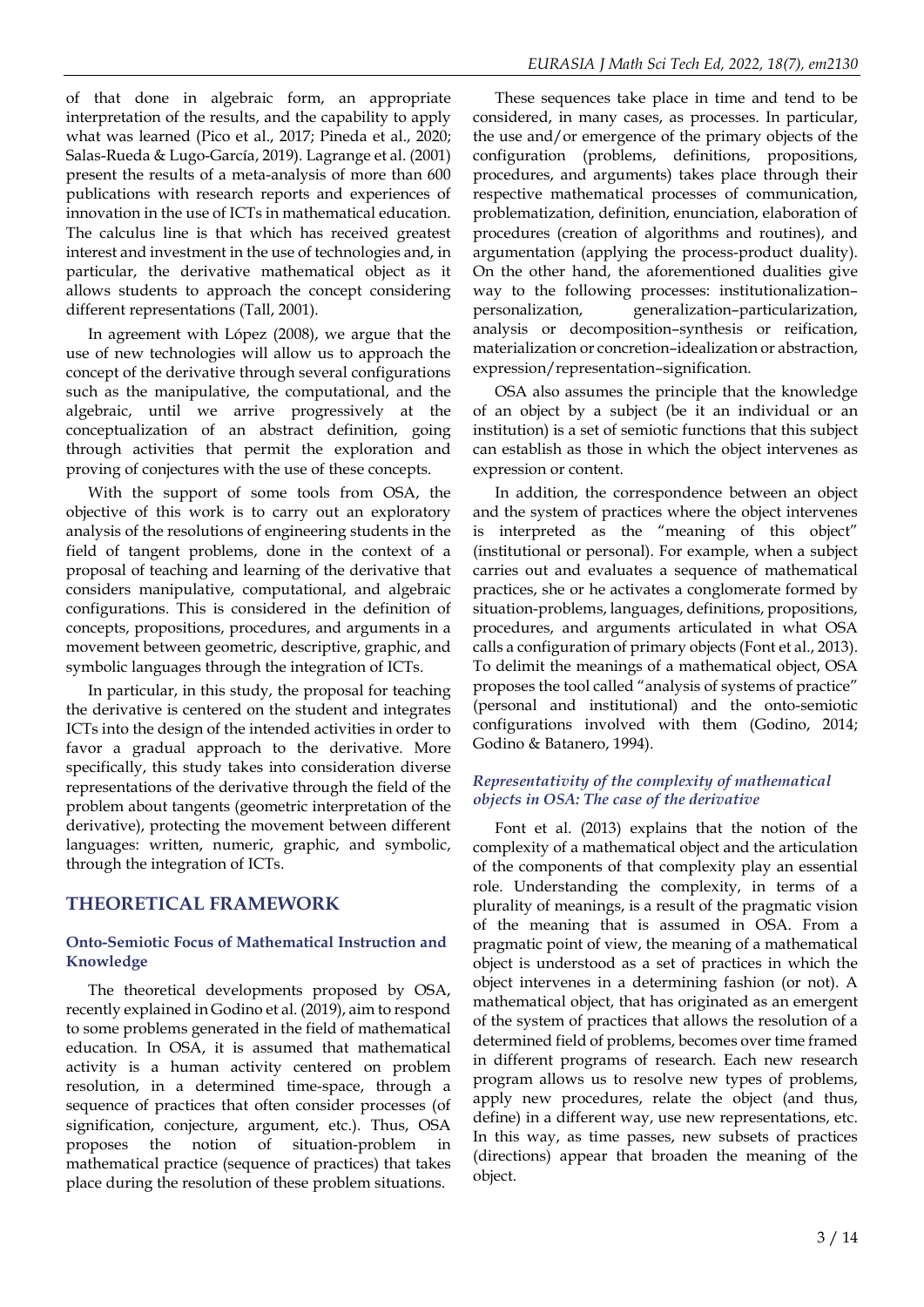For the derivative mathematical object, Pino-Fan et al. (2011) characterize its complexity through nine configurations of primary objects:

- 1. tangent in Greek mathematics;
- 2. variation through the Middle Ages;
- 3. algebraic methods to find tangents;
- 4. cinematic conceptions for the tracing of tangents;
- 5. intuitive ideas of limits for the calculation of maximums and minimums;
- 6. infinitesimal methods in the calculation of tangents;
- 7. calculation of fluxions;
- 8. calculation of differences; and
- 9. the derivative as limit.

In Pino-Fan et al. (2013), these nine configurations are used for the reconstruction of the global meaning of the derivative which is used to value the representativity of the intended meaning in the curriculum of the bachelor's degree in Mexico (from the configurations of the primary objects activated in the mathematical practices proposed both in the study plan and the textbooks of that level).

The characterization of the complexity of the derivative done in Pino-Fan et al. (2011) facilitates having elements to design questionnaires that allow us to characterize the comprehension of the students, future teachers, and in-service teachers about the derivative. For example, in Pino-Fan et al. (2015), a questionnaire was designed to determine the comprehension of future teachers of the derivative, in which tasks were included to activate the different partial meanings of the derivative characterized in Pino-Fan et al. (2011).

In accordance with OSA, "problems about tangents" are understood as the practices done by the student to resolve problems in which the slope of the tangent line (geometric meaning of the derivative) has a relevant role in its resolution, which implies conceiving it also as "knowledge and application of norms" that regulate the practice and the primary objects that intervene in it (problems, procedures, propositions, and arguments) (Galindo & Breda, 2020; Godino et al., 2019).

In the same way, we will consider, in this work, three epistemic configurations: manipulative (the student works with manipulative devices without using algebraic notation or calculation), algebraic (characterized by symbolic language and deductive demonstration, as well as resources such as algebra and analysis), and computational (characterized by iconic language, the simulation is incorporated as a procedure and the preferable argument is inductive), adapted from Alvarado et al. (2018), in the context of the derivative.

## **METHODS**

In this section, the context of the study, the instruments for data collection and the analysis of this data are explained.

### **Context of the Study**

### *Participants*

161 students participated in the research, of which 91 belong to the business engineering program of the Faculty of Economy and Business and 70 belong to the civil computer engineering program of the Faculty of Engineering, with ages between 18 and 19 years old, and from two Chilean universities. The study plan of civil computer engineering places the subject of calculus in the first academic semester and the study plan of Business Engineering places the calculus subject in the third academic semester and has the algebra course as a prerequisite.

### *Bases for a didactic proposal*

The intervention plan considered, for the development of the teaching the derivative, the following elements:

- a. **The problem fields:** The proposal considers one of the main problems that gives rise to the derivative object, PT: problems of tangents (Pino-Fan et al., 2011).
- b. **Epistemic configurations:** The proposal considers three configurations used in teaching to facilitate students' comprehension: manipulative, computational, and algebraic, which are differentiated especially by the tools (procedures and languages) and the set of resources the student has to resolve the problem.
	- i. In the manipulative configuration, the student works with paper, ruler, and pen. The language used in this configuration is that which is characteristic of descriptive procedures and analytical geometry.
- ii. In the computational configuration, the student has a notebook, cell phone or tablet, internet, *GeoGebra* (free version), QR code, educational videos, and applets. The language and procedures are of a graphic, geometric, and descriptive type.
- iii. In the algebraic configuration, the student has a notebook, cell phone or tablet, internet, educational software such as *Symbolab* (free version) and *Wolfram Alpha* (free version). The language and procedures are of a symbolic and tabular type.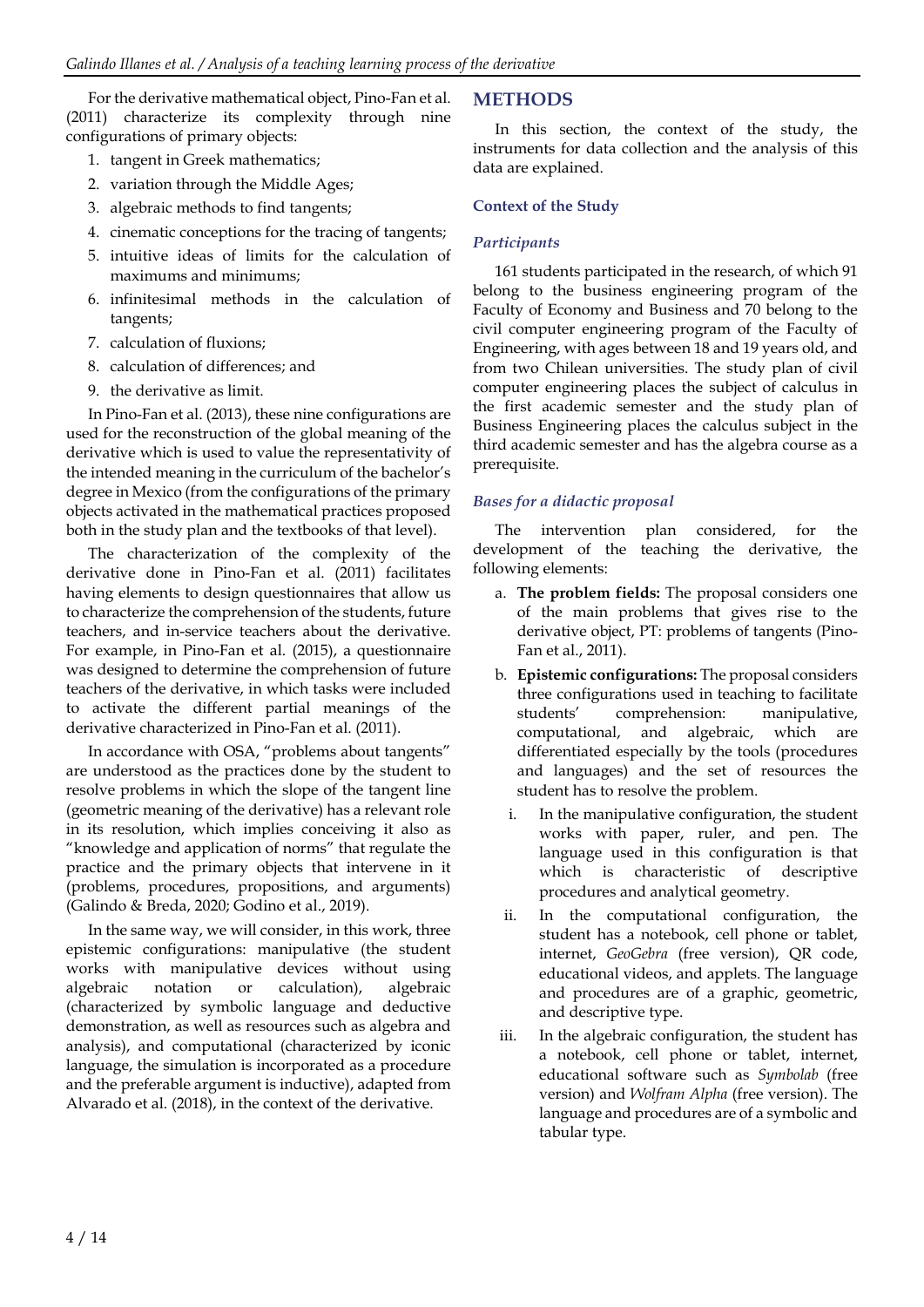| <b>Table 1.</b> Week 1: Timing and planning of problems about tangents |                                           |                                                                                                                                                                 |                                                |                            |  |  |
|------------------------------------------------------------------------|-------------------------------------------|-----------------------------------------------------------------------------------------------------------------------------------------------------------------|------------------------------------------------|----------------------------|--|--|
| Session                                                                | Didactic action                           | Objective of the didactic action                                                                                                                                | Languages                                      | Configurations             |  |  |
|                                                                        | Visualization                             | Introduction to the line tangent to a curve.                                                                                                                    |                                                |                            |  |  |
| (Asynchronic) video 1,                                                 | Study theoretical<br>manuscript<br>Task 1 | Obtaining the slope of the tangent line through<br>approximations by the slope of secant lines.                                                                 | Geometric<br>Graphic<br>Descriptive            | Computational              |  |  |
| $\mathcal{P}$<br>(Synchronic)                                          | Task 2                                    | Obtaining the slope of the tangent line through<br>approximations for the slope of secant lines.<br>Physical application of slope of a line tangent to a curve. | Tabular<br>Geometric<br>Graphic<br>Descriptive | Manipulative<br>algebraic  |  |  |
| 3<br>(Synchronic)                                                      | Task 3                                    | Geometric interpretation of the derivative in a particular<br>point                                                                                             | Symbolic<br>Graphic                            | Computational<br>algebraic |  |  |
| 4<br>(Synchronic)                                                      | Task 4                                    | Determination of tangent and normal lines.                                                                                                                      | Symbolic                                       | Algebraic                  |  |  |

| Table 2. Week 2: Temporalization and planning of the problems about tangents |  |  |
|------------------------------------------------------------------------------|--|--|
|                                                                              |  |  |

| Session                | Didactic action                 | Objective of the didactic action                          | Languages               | Configurations |  |
|------------------------|---------------------------------|-----------------------------------------------------------|-------------------------|----------------|--|
| 5                      | Visualization                   | Introduction to the derivative function                   | Graphic                 | Computational  |  |
| (Asynchronic) video 2, |                                 |                                                           |                         |                |  |
|                        | Study theoretical<br>manuscript |                                                           |                         |                |  |
| 6                      | Task 5                          | Articulation of the derivative of a function in a point   | Tabular                 | Computational  |  |
| (Synchronic)           |                                 | and its derivative function                               | Graphic                 | Algebraic      |  |
|                        |                                 |                                                           | Symbolic<br>Descriptive |                |  |
| 7                      | Task 6                          | Generalization of the derivative of a function in a point | Graphic                 | Computational  |  |
| (Synchronic)           |                                 | and its derivative function                               | Symbolic                |                |  |
|                        |                                 |                                                           | Descriptive             |                |  |
| 8                      | Task 7                          | Applications of the derivative function                   | Tabular                 | Computational  |  |
| (Synchronic)           |                                 |                                                           | Graphic                 | Algebraic      |  |
|                        |                                 |                                                           | Symbolic                |                |  |

c. **Synchronic and asynchronic work:** The didactic trajectory considers synchronic and asynchronic sessions directed by the teachers. The synchronic sessions are carried out in the established timetable and require interaction from the student. However, the asynchronic sessions do not have an established timetable and consider the student's autonomous work.

#### *Development of the teaching*

The program of the calculus subject is developed in 18 weeks, and each week has four chronological hours of theory classes called *lectures* and two chronological hours of classes of cooperative work and exercises called *tutorials*.

For the development of the teaching in the field of problems of tangent, two weeks were considered, each of them with three synchronic and one asynchronic session. In the synchronous sessions, both professors were present in the classrooms of the two universities, in the schedules established for the lectures and tutorials. These activities led by the teachers allowed the activation of the knowledge acquired by the students during the asynchronous sessions and collaborative group activities that favored dialogue, feedback and consolidation of the knowledge acquired by the students of both universities. The asynchronous sessions included activities such as watching educational videos, reading theoretical and practical notes and carrying out guided activities, available on the Moodle virtual platform of both institutions. This material was prepared by the teachers, in order to guide the students' autonomous work.

The planning of the study of the derivative included problems about tangents (PT). In this stage we considered six synchronic and two asynchronic sessions, over a period of two weeks (**Table 1** and **Table 2**).

To begin the study of the line tangent to a curve, it was proposed in session 1 that students examine an educational video and a theoretical manuscript and then do task 1, which allows them to construct the concept of the line tangent to a curve through its genetic decomposition (Orts et al., 2016). The problems of task 1 consider broadening the Euclidian conception to the Cartesian through the construction of the tangent line as a limit of the secant lines using an applet of *GeoGebra*.

In session 2, task 2 was carried out. This considered problems such as, for example, the construction of a tangent line as a limit of secant lines using manipulative configurations and geometric language; physical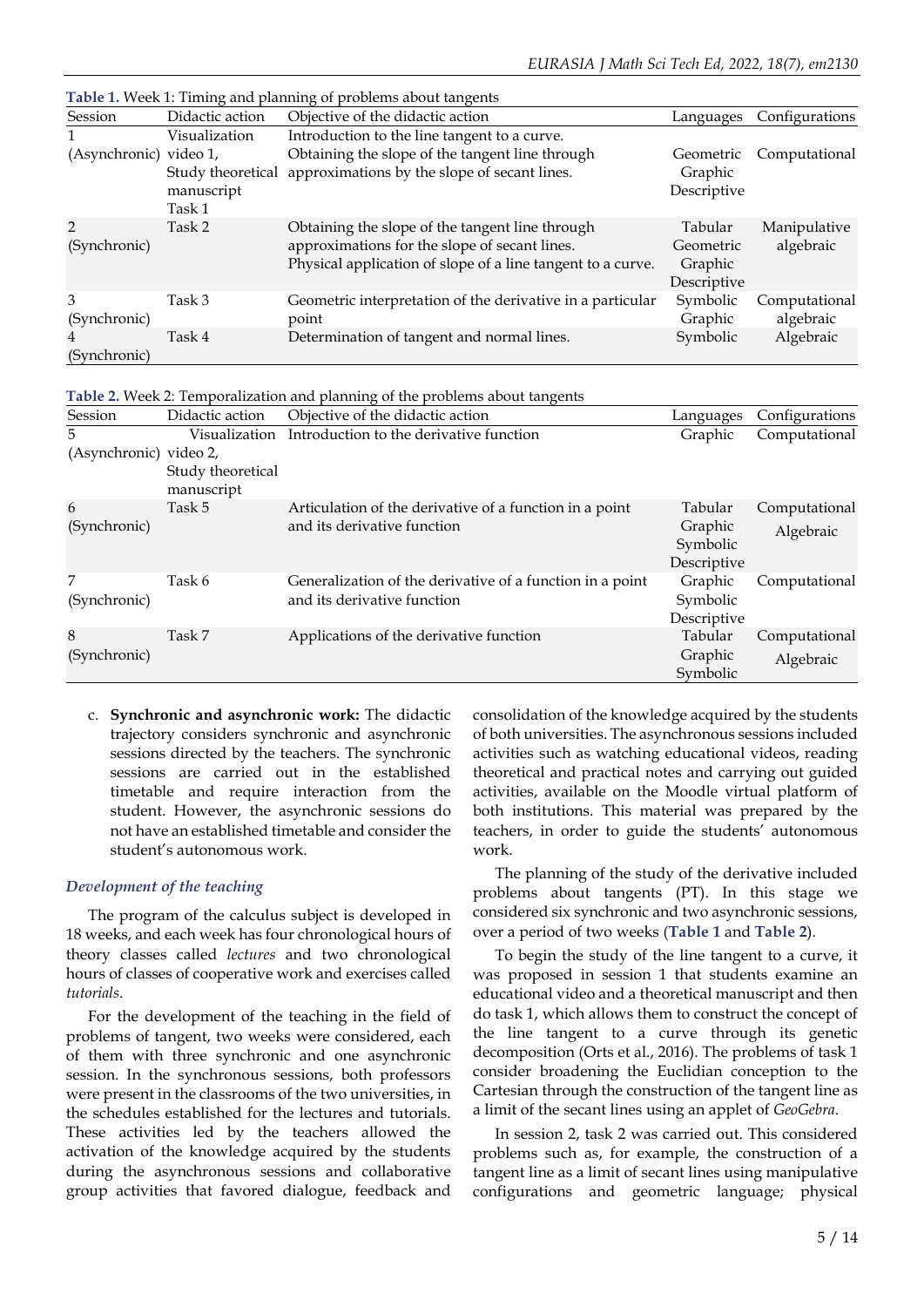

**Figure 1.** Task applied to students at the end of the first week (Task 1: Determine which of the following lines allows you to calculate  $f'(4)$  and obtain its value. Justify your answer)

applications relating the concept of slope of the secant line with that of mean velocity; and the concept of instant velocity as the approximation of the calculated mean velocities, highlighting their equivalence with the slope of the tangent line. The purpose of this task is the thematization of the diagram of the tangent line through the conscious use of its properties and subsequent decapsulation that allows the return from the object to the process that generated it (Orts et al., 2016).

In session 3 problems were considered in which the slope of the line tangent to a curve was related with the derivative of the function as a point of tangency. The purpose of the task is to know, as a process, the identification of the tendency of the slope of the secant lines with the derivative of the function in the point of tangency (Orts et al., 2016). Keeping infinitesimal methods in mind, the calculation leads students to the highest levels of generality of the tangent (Santi, 2011). Session 4 considered the problems of equations of tangent and normal lines, consolidating the concept of the derivative at a point as limit of the slopes of the secant lines. The purpose of this activity is the thematization of the diagram of the line.

In session 5 the student analyzed the second video and the theoretical notes which considered different types of function, singular points in which the existence of tangent lines is evaluated, and the concept of the derivative function is introduced. The aim of session 6 was to move from the derivative of a function in a point to the derivative function. If we consider that the students have practiced the calculation of the slope of a line and the geometric meaning of the derivative in a point in previous sessions, we can thus suppose that they can obtain the symbolic expression  $f'(x)$  without much difficulty (Font et al., 2007). For this, tasks are considered in which the symbolic expression of the function  $f(x)$  is known and the function that all the slopes of the tangent lines fulfil is constructed, and this corresponds to the symbolic function of  $f'(x)$  (Font, 2005).

Among the exercises developed, an adaptation of the problem proposed by Font (2009) is considered and the movement between graphic, tabular and analytical

expressions of  $f'$  is encouraged. Session 7 allowed students to generalize, through the *GeoGebra* application, the derivative function as a function which, at each value, corresponds to the slope of the tangent line of the graph of f in the point  $(x, f(x))$ . It is expected that the student will interpret the derivative function  $f'(x)$  as a function whose images,  $y_0 = f'(x_0)$ , correspond to the slopes of the tangent lines of the function  $f$  in  $x_0$ , thus causing the decapsulation of the object of the tangent line. Session 8 considered problems of equation in tangent and normal lines using the derivative function. The purpose of this activity is the thematization of the diagram of the tangent line and the consolidation of the geometric representation of the derivative.

#### **Data Collection Instruments**

For the exploratory analysis of the students' learning in the field of problems about tangents, an instrument was applied at the end of each week. To continue, for reasons of space, two representative tasks of each instrument we applied are presented. The instrument of week 1 provides us with information about the student's specialized knowledge of tangents, as it considers in its development the steps from its application, or implicit use, to a conscious use of the properties of the tangent line. In other words, the student carries out the thematization of the diagram of the tangent line and concludes the geometric meaning of the derivative in a point to answer the question (**Figure 1**).

In this task, the student must first identify the line that allows him or her to determine  $f'(4)$ , and then must adequately justify that the line  $L_2$  allows him or her to calculate  $f'(4)$  through its slope  $m_{L_2}$ , and for this, he or she must consider, in the argument, the geometric interpretation of the derivative, mentioning that the line  $L<sub>2</sub>$  corresponds to the tangent line of the curve in P utilising the cartesian concept (limit of secant lines) or the Leibnizian concept (better linear approximation to a curve) for that. To calculate  $m_{L_2}$ , the student must know, as action, the slope of a line from two points contained in it, and for this must use the points  $P = (4, 1)$  and  $B =$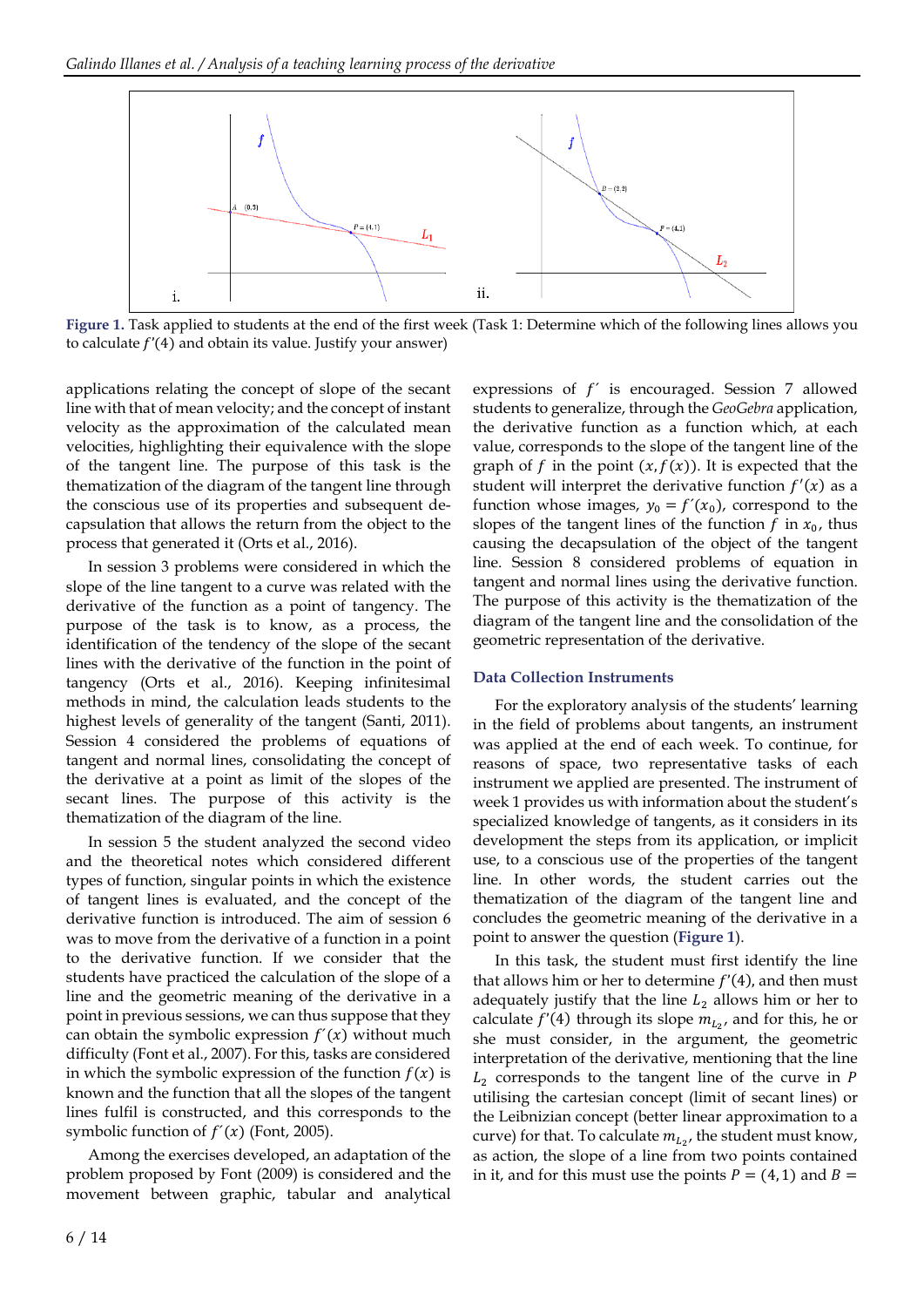

**Figure 2.** Task applied to students at the end of the second week

(2, 2) contained in the line  $L_2$ , and calculate,  $m_{L_2} = \frac{1-2}{4-2}$  $\frac{1-z}{4-2}$  =  $-\frac{1}{2}$  $\frac{1}{2}$ . Then student must obtain the value of the derivative requested by thematizing the diagram of the line tangent to the curve to conclude that  $f'(4) = m_{L_2} = -\frac{1}{2}$  $\frac{1}{2}$ .

The instrument of week 2 corresponds to an adaptation of the problem proposed by Font (2009, p. 17- 18). This allows us to analyze the movement of the student through the graphic, tabular and symbolic representations of  $f'$  (Figure 2).

It is expected that, in this task, the student will apply the concepts and results of the geometric interpretation of the derivative. In section a) the student, supported by mathematical software, obtains the slope of the line tangent to the graph of the quadratic function in a point  $(1, 1)$ , i.e.,  $m<sub>T</sub> = 2$ . Following this, in section b) the student must link the previous result with the concept of the derivative in that point, i.e.,  $f'(1) = 2$ . In section c) the procedure from sections a) and b) is repeated with other points and then the data is summarized in a table. In section d) and e) the information tabulated is used to trace a graph that contains the points  $(x_0, f'(x_0))$ . Finally, section f) models the traced curve, concludes that it is the function  $f'(x) = 2x$  and explains that the curve represents the graph of a function that, at each value, makes the slope of the tangent line correspond to the graph of  $f$  in the point  $(x, f(x))$ .

#### **Analysis Methods**

Mixed-type analysis (Johnson & Onwuegbuzie, 2004), by means of the notion of configurations of

primary objects of OSA, permitted an exploratory-type analysis, in the sense of quantifying the correct actions (frequency) related to the students' resolutions of the tasks proposed for each of the primary objects. From a qualitative point of view, it was possible to identify correct and incorrect responses and arguments of the students on resolving the proposed tasks.

#### **RESULTS AND DISCUSSION**

In the following the results obtained by the 91 students of business engineering and the 70 students of civil computer engineering in items 1 and 2 are presented. In addition, an exploratory analysis was done, showing with images the procedures and arguments of the responses of some students.

**Table 3** presents the results of task 1 of students of business engineering and civil computer engineering. It is observed that 59% and 46%, respectively, identify that the line  $L_2$  allows them to obtain  $f'(4)$ , but only 41% and 31% adequately justify that the line is tangent to the graph  $f$  in the point  $P$ , i.e., carrying out the correct process of thematization of the tangent line in the geometric interpretation of the derivative. We must observe that 68% and 69% identify that the points offered allow them to calculate the slope of the lines and do this calculation correctly, determining the slope  $m_T$ , but only 33% and 23% give a symbolic or descriptive answer that concludes the activity. These results show that there exists a relationship between the learning of the tangent of a curve and the learning of the geometric interpretation of derivative.

**Table 3.** Frequency of correct answers in task 1 (n1=91, n2=70)

| Actions for the problems about tangents                                                                                                                                                                                                                                                                                                     | PO             |    | $n1-AF$ $n1$ (%)-RF $n2-AF$ $n2$ (%)-RF |    |    |
|---------------------------------------------------------------------------------------------------------------------------------------------------------------------------------------------------------------------------------------------------------------------------------------------------------------------------------------------|----------------|----|-----------------------------------------|----|----|
| Identifies that line $L_2$ is line allowing them to compute $f'(4)$                                                                                                                                                                                                                                                                         | Representation | 54 | 59                                      | 32 | 46 |
| Justifies that the line $L_2$ is a tangent line to the curve                                                                                                                                                                                                                                                                                | Argument       | 37 | 41                                      | 22 | 31 |
| Correctly identifies the points belonging to the line that permit the Representation                                                                                                                                                                                                                                                        |                | 62 | 68                                      | 48 | 69 |
| calculation of the slope                                                                                                                                                                                                                                                                                                                    |                |    |                                         |    |    |
| Correctly uses the formula for slope                                                                                                                                                                                                                                                                                                        | Procedure      | 55 | 60                                      | 48 | 69 |
| Correctly relates the slope of the tangent line to the curve with the                                                                                                                                                                                                                                                                       | Definition     | 30 | 33                                      | 16 | 23 |
| derivative of the function in the point of tangency                                                                                                                                                                                                                                                                                         |                |    |                                         |    |    |
| $\mathbf{v}$ $\mathbf{v}$ $\mathbf{v}$ $\mathbf{v}$ $\mathbf{v}$ $\mathbf{v}$ $\mathbf{v}$ $\mathbf{v}$ $\mathbf{v}$ $\mathbf{v}$ $\mathbf{v}$ $\mathbf{v}$ $\mathbf{v}$ $\mathbf{v}$ $\mathbf{v}$ $\mathbf{v}$ $\mathbf{v}$ $\mathbf{v}$ $\mathbf{v}$ $\mathbf{v}$ $\mathbf{v}$ $\mathbf{v}$ $\mathbf{v}$ $\mathbf{v}$ $\mathbf{$<br>DDD 1 |                |    |                                         |    |    |

Note. PO: Primary objects; AF: Absolute frequency; RF: Relative frequency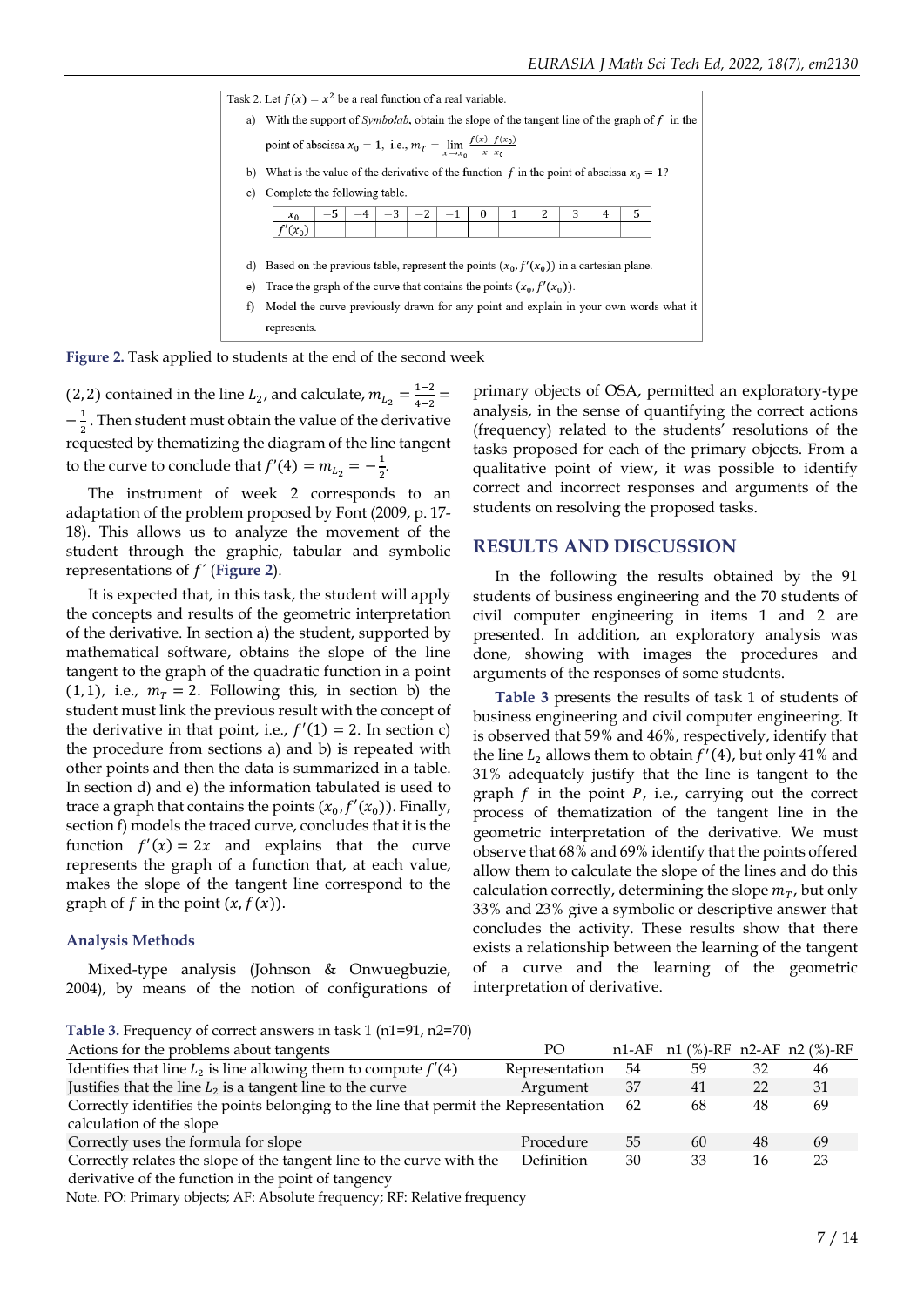

[The number 1 line allows us to calculate  $f'(4)$  as it intersects with the function in only one point. On

the other hand, line 2 intersects with the function in two points]. **Figure 3.** Argument after incorrectly identifying the line tangent to a curve



 $[f'(4)=1/2$  as the derivative is the slope of the tangent line of the function].

**Figure 4.** Identification of the derivative of the function in the point of tangency with the slope of the tangent line



[In light of the fact that we said that the second line is the correct one, we take its slope (seeing that it is

equivalent to the derivative or slope) and this tells us  $f'(4) = -1/2$ . **Figure 5.** Correct process of the derivative of the function in the point of tangency

In **Figure 3**, the justification used by a student to wrongly identify line  $L_1$  as the tangent of the curve  $f$ , where we can show the influence of the Euclidean conception of the tangent line (it only has one point in common with the curve). This result does not differ from prior research that reveals the obstacle to construct the Cartesian conception and later Leibnizian product of the Euclidean conception (Biza & Zachariades, 2010; Orts et al., 2016; Santi, 2011).

In **Figure 4**, it is observed that while the student does not correctly identify the line tangent to the curve, he or she does know, as a process, the identification of the derivative of the function in the point of tangency with the slope of the tangent line.

In **Figure 5**, it is observed that a student determines the equation of the line that contains the points and then concludes the relationship between the slope of this and the derivative in the point of abscissa.

Finally, errors of an arithmetic type (procedural) are observed in the calculation of the slope of the tangent line as are errors of a conceptual type in the moment of defining the slope of the line that contains two points, which impedes the student from obtaining the expected result.

**Table 4** presents the results of item 1 answered by students of business engineering and civil computer engineering respectively. It is observed that 80% and 92% of the students carried out stage 1 of the problem correctly, i.e., they determined algebraically the slope of the line tangent to the graph of the quadratic function in the point (1, 1). 78% and 90% of the students correctly link the result obtained in stage 1 with the geometric interpretation of the derivative in said point. 78% and 90% trace the points  $(x_0, f'(x_0))$  in the Cartesian plane. 60% and 69% correctly model the derivative function. Finally, only 30% and 24% correctly explain that the curve represents the graph of a function that, at each value, makes the slope of the tangent line correspond to the graph of  $f$  in the point  $(x, f(x))$ .

It is important to note that a group of students affirmed that the derivative function was  $f'(x) = 2$ , which shows the problem existing in the comprehension of the functions in concordance with the results obtained by Cuesta et al. (2010), Gómez et al. (2015), and Mercado et al. (2010).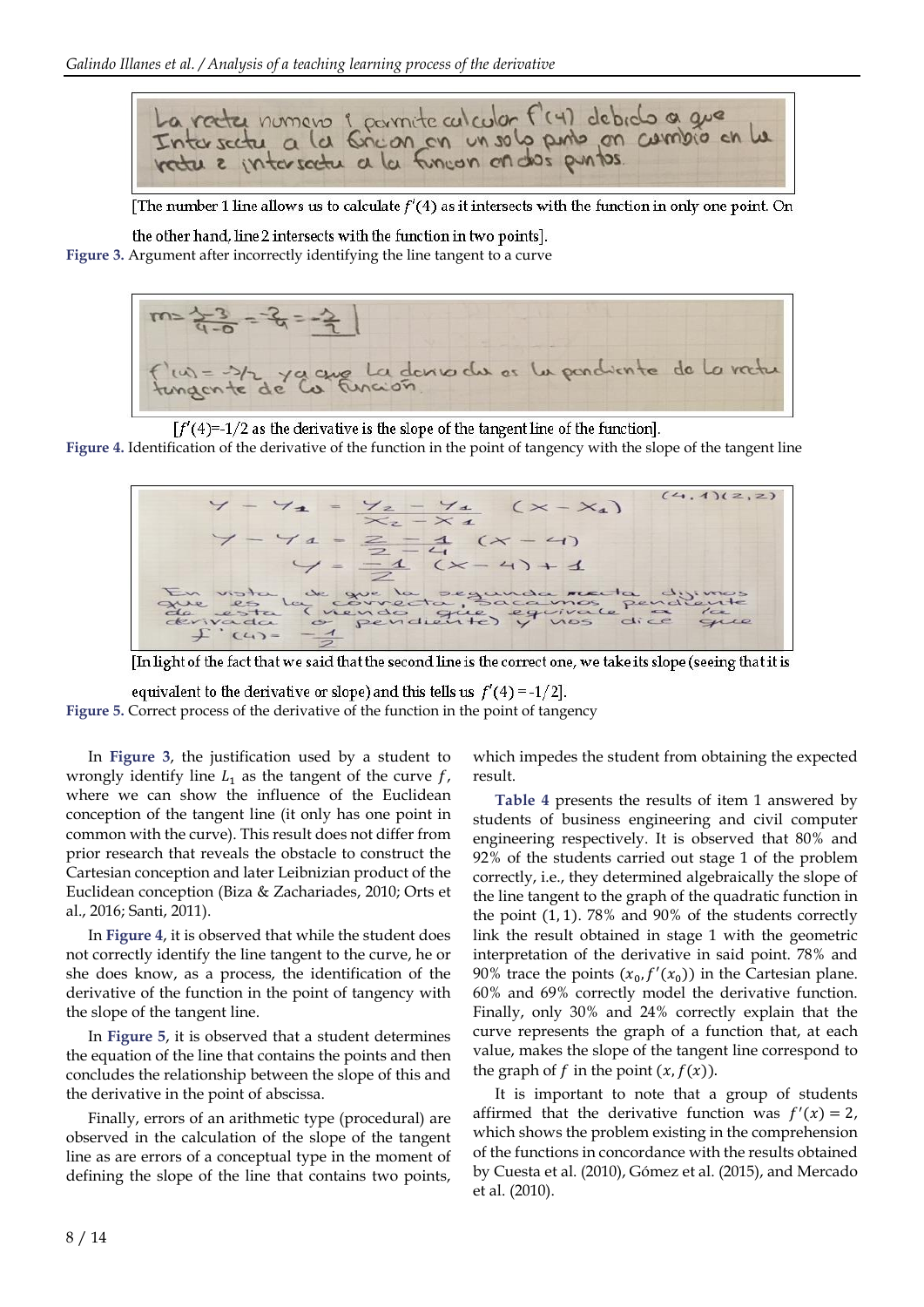| Table 4. Frequency of correct answers of task $2$ (n1=91, n2=70)      |            |    |                                 |    |    |
|-----------------------------------------------------------------------|------------|----|---------------------------------|----|----|
| Actions for the problems that allow movement from the graphic         |            |    |                                 |    |    |
| representation of the derivative in one point towards the             | PO         |    | n1-AF n1 (%)-RF n2-AF n2 (%)-RF |    |    |
| derivative function                                                   |            |    |                                 |    |    |
| Correctly uses the definition of the slope of the tangent line as the | Procedure  | 73 | 80                              | 64 | 92 |
| limit of the slopes of the secant lines to complete the table         |            |    |                                 |    |    |
| Correctly relates the slope of the line tangent to the curve with the | Definition | 71 | 78                              | 63 | 90 |
| derivative of the function in the point of tangency                   |            |    |                                 |    |    |
| Traces the curve that contains the points $(x_0, f'(x_0))$ in the     | Procedure  | 71 | 78                              | 63 | 90 |
| Cartesian plane                                                       |            |    |                                 |    |    |
| Models the traced function                                            | Procedure  | 55 | 60                              | 48 | 69 |
| Explains that the curve represents the graph of the function that,    | Argument   | 27 | 30                              | 17 | 24 |
| at each value, makes the slope of the tangent line correspond to      |            |    |                                 |    |    |
| the graph of f in the point $(x, f(x))$                               |            |    |                                 |    |    |

Note. PO: Primary objects; AF: Absolute frequency; RF: Relative frequency

In the following, the conclusions about the teaching proposal are presented, considering the main results and implications, which will allow for a reflection around the need to readjust, modify or reorganize the teaching proposal.

### **CONCLUSIONS**

The objective of this work was to carry out an exploratory analysis of engineering students'resolutions in relation to a field of problems about tangents done in the context of a proposal of teaching and learning of the derivative that contemplated manipulative, computational and algebraic configurations, considering in the definitions, propositions, procedures, and arguments a movement between geometric, descriptive, graphic, and symbolic language through the integration of ICTs.

In terms of the field of problems about tangents, in a relatively large group of students, it was obtained that the Euclidean conception of the line tangent to a curve makes the construction of the geometric interpretation of the derivative difficult. 41% and 31% of the students of business engineering and civil computer engineering respectively, identified the line tangent to a curve arguing correctly, and only 33% and 23%, respectively associated the slope of the line tangent to a curve with the derivative of the function in the point of tangency (**Table 3**).

One possible explanation for this result is that the Euclidean conception is an obstacle for the construction of the Cartesian and Leibnizian conceptions of the line tangent to a curve, that are essential to understanding the relationship that exists between the slope of the line tangent to a curve and the derivative of the function in the point of tangency. This relationship is fundamental for the construction of the geometric interpretation of the derivative. This result is no different to research about the line tangent to a curve of Biza and Zachariades (2010), Orts et al. (2016), and Santi (2011).

One of the limitations of the study is that, although even though in the teaching initial activities focused on the construction of the meaning of the line tangent to a curve were considered, these were not sufficient. In this way, in a future version of the teaching process it is considered necessary to add activities focused on overcoming the obstacle produced by the Euclidean conception of the tangent line of a curve. In this sense, in a redesign of the teaching process, it is considered necessary to add activities focused on overcoming the obstacle produced by the Euclidean conception of the tangent line to a curve.

On the other hand, in accordance with Cuesta et al. (2010), Gómez et al. (2015), and Mercado et al. (2010), it became clear that there was a consequent influence of the misinterpretation of mathematical concepts that depend, to a great extent, on the concept of function, as only 30% and 24% of the students of business engineering and civil computer engineering, respectively, modelled and explained the derivative function (**Table 4**). This result explains a second limitation of the study. Specifically, for a redesign of the instructional process, it is necessary to dedicate one or a few sessions aimed at recovering the previous knowledge of the students in relation to the basic concepts of the function object.

Finally, while the integration of ICTs has allowed for the construction of the meaning of the derivative, considering the different configurations of the primary objects, and has broadened the language of the design of the activities, it is observed that they have implied a cognitive cost for the student in that the students must assimilate distinct forms of communication in a limited time of their academic load of the semester. The greatest limitation was the time available that, while it may have been more than enough for some students, it was insufficient for all of them to take onboard all of the programmed objectives. This result contributes to a third limitation of the study, because, although the time was long for some of the students, it was insufficient for others to assimilate all the programmed objectives. In this sense, for a redesign of the teaching process, it is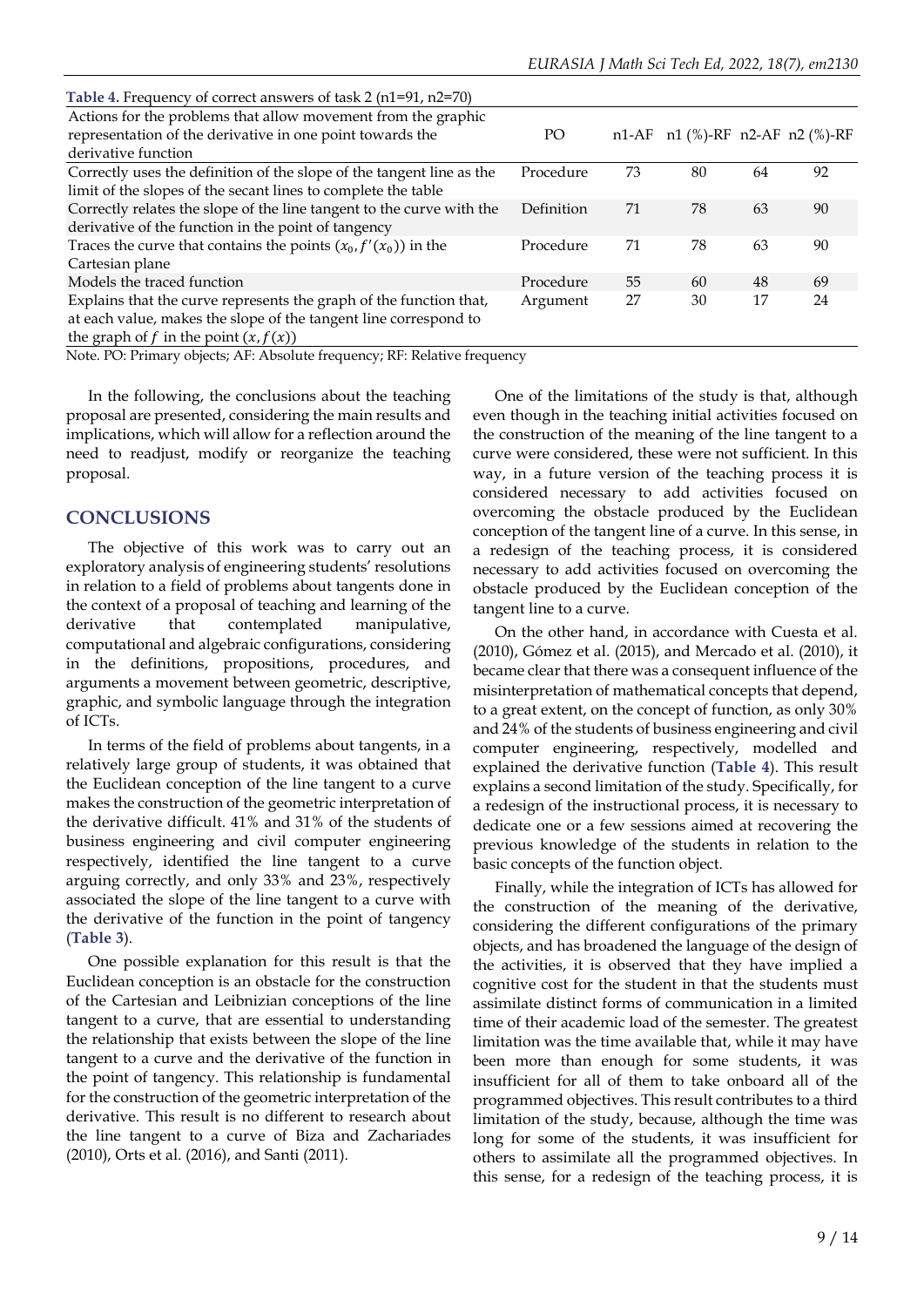considered ideal to rethink the workload destined to the development of the activities proposed to the students.

Although the study has some limitations, an important contribution of this work is that the activities designed and implemented and the applets used are useful material both for researchers of this mathematical object and for teachers who are interested in teaching the derivative. One of the reasons is that the student's understanding in relation to the derivative from its geometric meaning (slope of the tangent line) and with the use of ICT, is a fundamental aspect for the development of the skills of future engineers to solve problems on tangents, be they problems within the mathematical field or problems related to situations experienced in the engineering context.

Considering that all teaching processes are perfectible, a future line of research is to value the didactic suitability (Breda et al., 2018; Moreno, 2017) of the instruction process to identify its limitations and strengths in detail in order to suggest modifications, reorganizations, and improvements in the activities and evaluation instruments. Following this, it is of interest to add other practice systems to thus contribute to a better comprehension of the derivative in the context of higher education.

**Author contributions: MKGI**, **AB**, **DDCHM**, and **HAAM:** Conceptualization, writing - original draft, editing and visualization; writing - review & editing, formal analysis, and methodology; author validation and supervision. All authors have sufficiently contributed to the study, and agreed with the results and conclusions.

**Funding:** This work developed within the framework of research projects in teacher training: PGC2018-098603-B-I00 (MINECO/FEDER, EU) and internal project of the Universidad Católica de la Santísima Concepción, Chile (FAD 2021-22, Integrando las TIC en la enseñanza de la derivada en estudiantes de Ingeniería [Integrating ICT in the teaching of the derivative in engineering students]).

**Declaration of interest:** No conflict of interest is declared by authors.

**Data sharing statement:** Data supporting the findings and conclusions are available upon request from the corresponding author.

# **REFERENCES**

- Aguilera, C., Manzano, A., Martínez, I., Lozano M., & Casiano, C. (2017). El modelo flipped classroom. Universidad de Almería [The flipped classroom model. University of Almeria]. *International Journal of Developmental and Educational Psychology, 4*(1), 261-266. [https://doi.org/10.17060/ijodaep.2017.n1](https://doi.org/10.17060/ijodaep.2017.n1.v4.1055) [.v4.1055](https://doi.org/10.17060/ijodaep.2017.n1.v4.1055)
- Ahumada, M. E. (2013). Las tic en la formación basada en competencias [ICT in training based on competences]. *Revista Universidad de la Salle* [*La Salle University Magazine*]*,* (60), 141-157.
- Alvarado, H., Galindo, M., & Retamal, L. (2013). Evaluación del aprendizaje de la estadística

orientada a proyectos en estudiantes de ingeniería [Project-oriented evaluation of statistics learning in engineering students]. *Revista Educación Matemática* [*Mathematics Education Magazine*]*, 30*(3), 151-183. <https://doi.org/10.24844/em3003.07>

- Antonio, R., Escudero, D., & Flores, E. (2019). Una introducción al concepto de derivada en estudiantes de bachillerato a través de análisis de situaciones de variación [An introduction to the concept of derivative in high school students through analysis of variation situations]. *Educación Matemática* [*Mathematics Education*]*, 31*(1), 258-280. <https://doi.org/10.24844/EM3101.10>
- Artigue, M. (1995). La enseñanza de los principios del cálculo: Problemas epistemológicos, cognitivos y didácticos [Teaching the principles of calculus: Epistemological, cognitive and didactic problems]. In P. Gómez (Ed.), *Ingeniería didáctica en educación matemática (un esquema para la investigación y la innovación en la enseñanza y el aprendizaje de las matemáticas) [Didactic engineering in mathematics education (an outline for research and innovation in the teaching and learning of mathematics)*] (pp. 97-140).
- Artigue, M. (1998). Enseñanza y aprendizaje del análisis elemental: ¿Qué se puede aprender de las investigaciones didácticas y los cambios curriculares? [Teaching and learning of elemental analysis: What can be learned from didactic investigations and curricular changes?] *Revista Latinoamericana de investigación en Matemática Educativa* [*Latin American Journal of Research in Educational Mathematics*]*, 1*(1), 40-55.
- Asiala, M., Cottrill, J., Dubinsky, E., & Schwingendorf, K. (1997). The development of student's graphical understanding of the derivate. *Journal of Mathematical Behavior, 16*(4), 399-431. [https://doi.org/10.1016/S0732-3123\(97\)90015-8](https://doi.org/10.1016/S0732-3123(97)90015-8)
- Azcárate, C. (1990). *La velocidad: Introducción al concepto de derivada* [*Velocity: Introduction to the concept of derivative*] [PhD thesis, Universitat Autònoma de Barcelona].
- Badillo, E., Azcárate, C., & Font, V. (2011). Análisis de los niveles de comprensión de los objetos f´(a) y f'(x) de profesores de matemáticas [Analysis of the levels of understanding of the objects  $f'(a)$  and  $f'(x)$  of mathematics teachers]. *Revista Enseñanza de las Ciencias* [*Science Teaching Magazine*]*, 29*(2), 191-206. <https://doi.org/10.5565/rev/ec/v29n2.546>
- Balcaza, T., Contreras, A., & Font, V. (2017). Análisis de libros de texto sobre la optimización en el bachillerato [Analysis of textbooks on optimization in high school]. *Bolema: Boletim de Educação Matemática* [*Bolemma: Mathematics Education Bulletin*]*, 31*(59), 1061-1081. [https://doi.org/10.](https://doi.org/10.1590/1980-4415v31n59a11) [1590/1980-4415v31n59a11](https://doi.org/10.1590/1980-4415v31n59a11)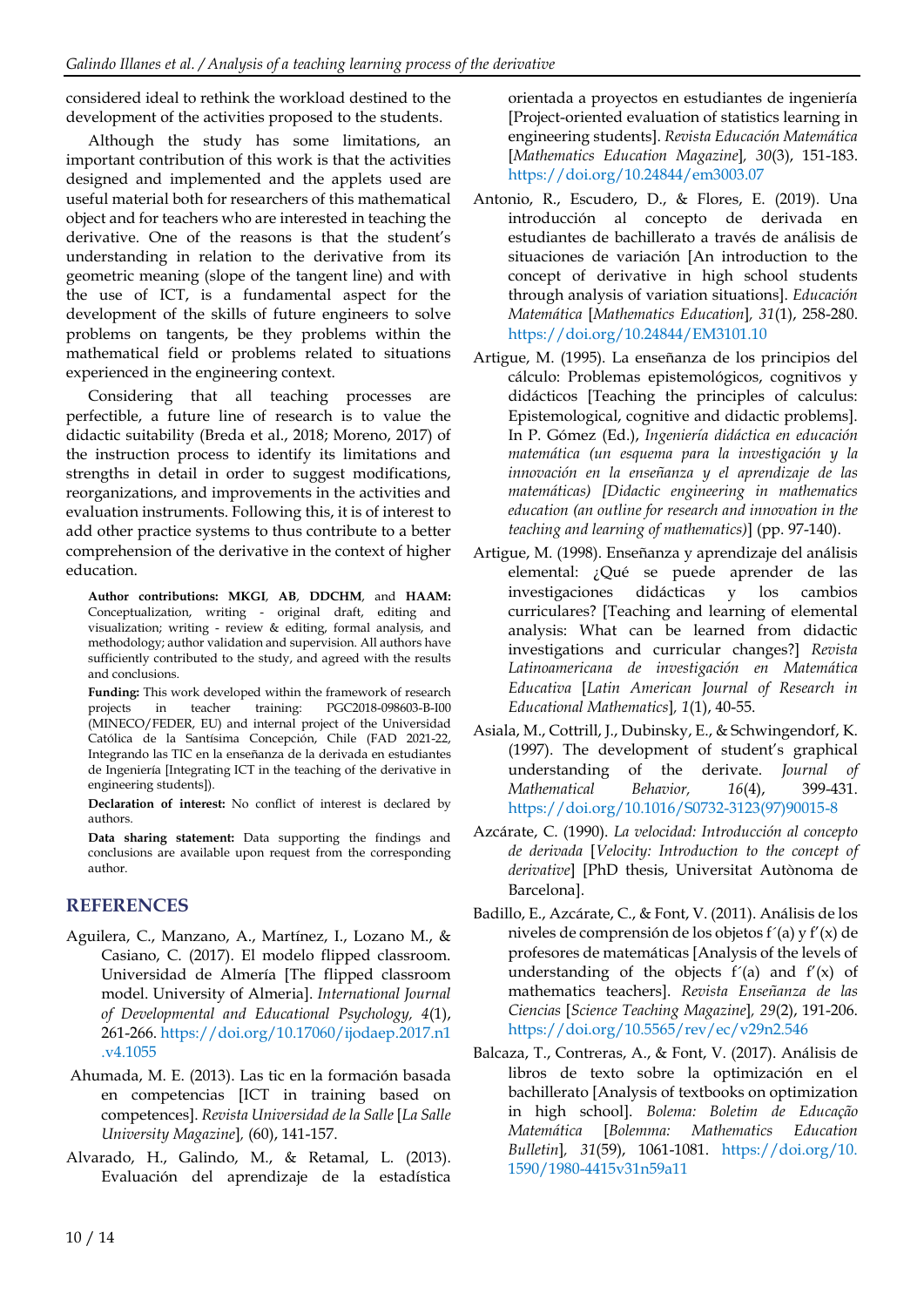- Berry, J., & Nyman, M. (2003). Promoting students` graphical understanding of the calculus. *Journal of Mathematical Behavior*, 22, 481-497. [https://doi.org/](https://doi.org/10.1016/j.jmathb.2003.09.006) [10.1016/j.jmathb.2003.09.006](https://doi.org/10.1016/j.jmathb.2003.09.006)
- Biza, I., & Zacharides, T. (2010). First year mathematics undergraduates' settled images of tangent line. *The Journal of Mathematical Behavior, 29*(4), 218-229. <https://doi.org/10.1016/j.jmathb.2010.11.001>
- Borgen, K., & Manu, S. (2002). What do students really understand? *Journal of Mathematical Behavior, 21*, 151-165. [https://doi.org/10.1016/S0732-3123\(02\)](https://doi.org/10.1016/S0732-3123(02)00115-3) [00115-3](https://doi.org/10.1016/S0732-3123(02)00115-3)
- Breda, A., Font, V., & Pino-Fan, L. R. (2018). Criterios valorativos y normativos en la didáctica de las matemáticas: El caso del constructo idoneidad didáctica [Evaluative and normative criteria in the didactics of mathematics: The case of the didactic suitability construct]. *Bolema: Boletim de Educação Matemática [Bolemma: Mathematics Education Bulletin], 32*(60), 255-278. [https://doi.org/10.1590/](https://doi.org/10.1590/1980-4415v32n60a13) [1980-4415v32n60a13](https://doi.org/10.1590/1980-4415v32n60a13)
- Cuesta, A., Deulofeu, J., & Méndez, M. (2010). Análisis del proceso de aprendizaje de los conceptos de función y extremo de una función en estudiantes de economía [Analysis of the learning process of the concepts of function and extreme of a function in economics students]. *Educación Matemática* [*Mathematics Education*]*, 22*(3), 5-21. [https://doi.org](https://doi.org/10.24844/EM3003.07) [/10.24844/EM3003.07](https://doi.org/10.24844/EM3003.07)
- Esnaola, G. H., & Ansó, M. B. (2019). Competencias digitales lúdicas y enseñanza [Playful digital skills and teaching]. *ReiDoCrea, 8*, 399-410. <https://doi.org/10.30827/Digibug.57800>
- Flores, A. (2014). Enfoque conceptual del cálculo en la formación de docentes: Ejemplos con uso de tecnología interactiva [Conceptual approach to calculus in teacher training: Examples with the use of interactive technology]. *Revista El Cálculo y su Enseñanza* [*Calculus and Its Teaching Magazine*]*, 5*(5), 1-26.
- Font, V. (2000a). *Procediments per obtenir expressions simbòliques a partir de gràfiques. Aplicacions a la derivada* [*Procedures for obtaining symbolic expressions from graphs. Derivative applications*] [PhD thesis, Universitat de Barcelona].
- Font, V. (2000b). Representaciones ostensivas que pueden ser activadas en el cálculo de f'(x). El caso de la función seno [Ostensive representations that can be activated in the calculation of  $f'(x)$ . The case of the sine function]. *Uno. Revista de Didáctica de las Matemáticas* [*One. Journal of Didactics of Mathematics*]*, 25*, 21-40.
- Font, V. (2005). Una aproximación ontosemiótica a la didáctica de la derivada [An ontosemiotic approach to the didactics of the derivative]. In A. Maz, B.

Gómez, & M. Torralbo (Eds.), *Investigación en educación matemática* [*Research in mathematics education*] (pp. 109-128). SEIEM.

- Font, V. (2008). Rappresentazioni attivate nel calcolo della derivata [Representations activated in the calculation of the derivative]. In *Proceedings of the Congress of Didactic of Mathematics* (pp. 13-24).
- Font, V. (2009). Formas de argumentación en el cálculo de la función derivada de la función  $f(x)=x^2$  sin usar la definición por límites [Forms of argumentation in the calculation of the derivative function of the function  $f(x)=x^2$  without using the definition by limits]. *Unión*, (18), 15-18.
- Font, V., Godino, J. D., & Gallardo, J. (2013). The emergence of objects from mathematical practices. *Educational Studies in Mathematics, 82*, 97–124. <https://doi.org/10.1007/s10649-012-9411-0>
- Font, V., Godino, J., & D'Amore, B. (2007). An onto‐ semiotic approach to representations in mathematics education. *For the Learning of Mathematics, 27(*2), 2‐7. [https://doi.org/10.1007/](https://doi.org/10.1007/s11858-006-0004-1) [s11858-006-0004-1](https://doi.org/10.1007/s11858-006-0004-1)
- Galindo, M., & Breda, A. (2020). Interpretación geométrica de la derivada en estudiantes de ingeniería comercial [Geometric interpretation of the derivative in commercial engineering students]. In *Proceedings of the V International Meeting on Mathematics Education* (pp. 158-163). Universidad del Atlántico.
- García, M., & Flores, C. D. (2016). Diseño de una situación de aprendizaje para la comprensión de la derivada [Design of a learning situation for understanding the derivative]. *Unión*, (46), 49-70.
- Godino, J. D. (2014). Síntesis del enfoque ontosemiótico del conocimiento y la instrucción matemática: Motivación, supuestos y herramientas teóricas [Synthesis of the ontosemiotic approach to mathematical knowledge and instruction: Motivation, assumptions and theoretical tools]. *Universidad de Granada*. [http://www.ugr.es/](http://www.ugr.es/~jgodino/eos/sintesis_EOS_24agosto14.pdf) [~jgodino/eos/sintesis\\_EOS\\_24agosto14.pdf](http://www.ugr.es/~jgodino/eos/sintesis_EOS_24agosto14.pdf)
- Godino, J. D., & Batanero, C. (1994). Significado institucional y personal de los objetos matemáticos [Institutional and personal meaning of mathematical objects]. *Recherches en Didactique des Mathématiques* [*Research in Mathematics Didactics*]*, 14*(3), 325-355.
- Godino, J. D., Batanero, C., & Font, V. (2019). The ontosemiotic approach: Implications for the prescriptive character of didactics. *For the Learning of Mathematics*, *39*(1), 37-42.
- Godino, J., Batanero, C., & Font, V. (2007). The ontosemiotic approach to research in mathematics education. *ZDM-The International Journal on*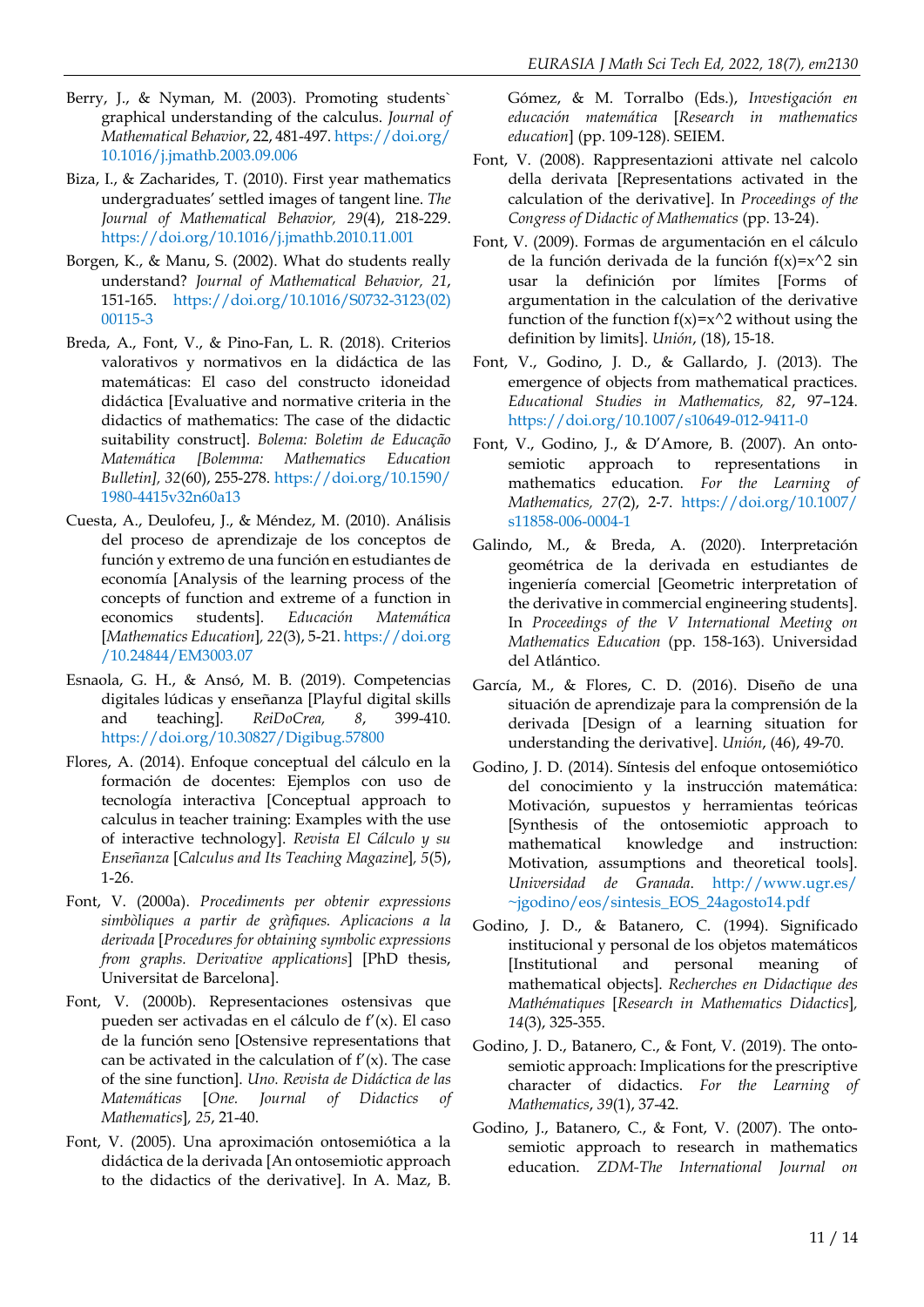*Mathematics Education, 39*(1-2), 127-135. <https://doi.org/10.1007/s11858-006-0004-1>

- Gómez, E., Hernández, H., & Chaucanés, A. (2015). Dificultades en el aprendizaje y el trabajo inicial con funciones en estudiantes de educación media [Difficulties in learning and initial work with functions in high school students]. *Scientia et Technica* [*Science and Technology*]*, 20*(3), 278-285. <https://doi.org/10.22517/23447214.10141>
- González, D., Jeong, J. S., Cañada, F., & Gallego, A. (2017). La enseñanza de contenidos científicos a través de un modelo «flipped»: Propuesta de instrucción para estudiantes del grado de educación primaria [The teaching of scientific content through a "flipped" model: Instructional proposal for students of the primary education degree]. *Enseñanza de las Ciencias* [*Science Education*]*, 35*(2), 71-87. [https://doi.org/10.5565/](https://doi.org/10.5565/rev/ensciencias.2233) [rev/ensciencias.2233](https://doi.org/10.5565/rev/ensciencias.2233)
- Gustafsson, G., Newman, D. J., Stafström, S., & Wallin, H. P. (2002). First-year introductory courses as a means to develop conceive-design-implementoperate skills in engineering education programmes. In *Proceedings of the SEFIrenze 2002*. Florence, Italy.
- Gutiérrez, L., Buitrago, M. R., & Ariza, L. M. (2017). Identificación de dificultades en el aprendizaje del concepto de la derivada y diseño de un OVA como mediación pedagógica [Identification of difficulties in learning the concept of the derivative and design of an OVA as pedagogical mediation]. *General José María Córdova, 15*(20), 137-153. [https://doi.org/](https://doi.org/10.21830/19006586.170) [10.21830/19006586.170](https://doi.org/10.21830/19006586.170)
- Habre, S., & Abboud, M. (2006). Students' conceptual understanding of a function and its derivative in an experimental calculus course. *The Journal of Mathematical Behavior,* (25), 57-72. [https://doi.org/](https://doi.org/10.1016/j.jmathb.2005.11.004) [10.1016/j.jmathb.2005.11.004](https://doi.org/10.1016/j.jmathb.2005.11.004)
- Hernández, C., & Tecpan, S. (2017). Aula invertida mediada por el uso de plataformas virtuales: un estudio de caso en la formación de profesores de física [Inverted classroom mediated by the use of virtual platforms: a case study in the training of physics teachers]. *Estudios Pedagógicos* [*Pedagogical Studies*]*, 43*(3), 193-204. [https://doi.org/10.4067/](https://doi.org/10.4067/S0718-07052017000300011) [S0718-07052017000300011](https://doi.org/10.4067/S0718-07052017000300011)
- Hernández, C., Prada, R. & Ramírez, P. (2018). Perspectivas actuales de los docentes de educación básica y media acerca de la aplicación de las competencias tecnológicas en el aula [Current perspectives of basic and secondary education teachers about the application of technological skills in the classroom]. *Revista ESPACIOS* [*SPACES Magazine*]*, 49*(43), 19.
- Hitt, F. (2005). Dificultades en el aprendizaje del cálculo. En Reflexiones sobre el aprendizaje del cálculo y su enseñanza [Difficulties in learning calculus. In reflections on learning calculus and its teaching]. In *Proceedings of the 11th Meeting of Mathematics Teachers of the Intermediate-Superior Level*. Universidad Michoacana de San Nicolás de Hidalgo, Morelia, Mexico.
- Hitt, F., & Dufour, S. (2014). Un análisis sobre el concepto de derivada en el nivel preuniversitario, del rol de un libro de texto y su conexión con el uso de tecnología [An analysis of the concept of derivative at the pre-university level, of the role of a textbook and its connection with the use of technology]. In A. Cuevas, & F. Pluvinage (Eds.), *La enseñanza del cálculo diferencial e integral* [*The teaching of differential and integral calculus*] (pp. 19-42). Pearson Education.
- Inglada, N., & Font, V. (2003). Significados institucionales y personales de la derivada. Conflictos semióticos relacionados con la notación incremental [Institutional and personal meanings of the derivative. Semiotic conflicts related to incremental notation]. In *Proceedings of the XIX Conference of the SI-IDM* (pp. 1-18). Córdoba, Spain.
- Johnson, R. B., & Onwuegbuzie, A. J. (2004). Mixed methods research: A research paradigm whose time has come. *Educational Researcher*, *33*(7), 14-26. <https://doi.org/10.3102/0013189X033007014>
- Lagrange, J., Artigue, M., Laborde, C., & Trouche, L. (2001). A meta study on ICT in education. Towards a multidimensional framework to tackle their integration. In *Proceedings of the Conference of the International Group for the Psychology of Mathematics Education* (pp. 111-122). Freudenthal Institute, Utrecht, Netherlands.
- Letelier, M., López, L., Carrasco, R., & Pérez, P. (2005). Sistema de competencias sustentables para el desempeño profesional en ingeniería [System of sustainable competencies for professional performance in engineering]. *Revista Facultad de Ingenieria* [*Faculty of Engineering Magazine*]*, 13*(2), 91-96. [https://doi.org/10.4067/S0718-13372005](https://doi.org/10.4067/S0718-13372005000200011) [000200011](https://doi.org/10.4067/S0718-13372005000200011)
- Londoño, N., Kakes, A., & Decena, V. (2013). Algunas dificultades en la resolución de problemas con derivadas [Some difficulties in solving problems with derivatives]. In R. Flores (Ed.), *Acta Latinoamericana de matemática educativa* [*Latin American act of educational mathematics*] (pp. 935- 942).
- López, R. (2008). *Nuevas tecnologías en la enseñanza aprendizaje del cálculo: Una aproximación al estado de la cuestión* [*New technologies in teaching-learning calculus: An approach to the state of the art*]. TFM\_Rubi-1.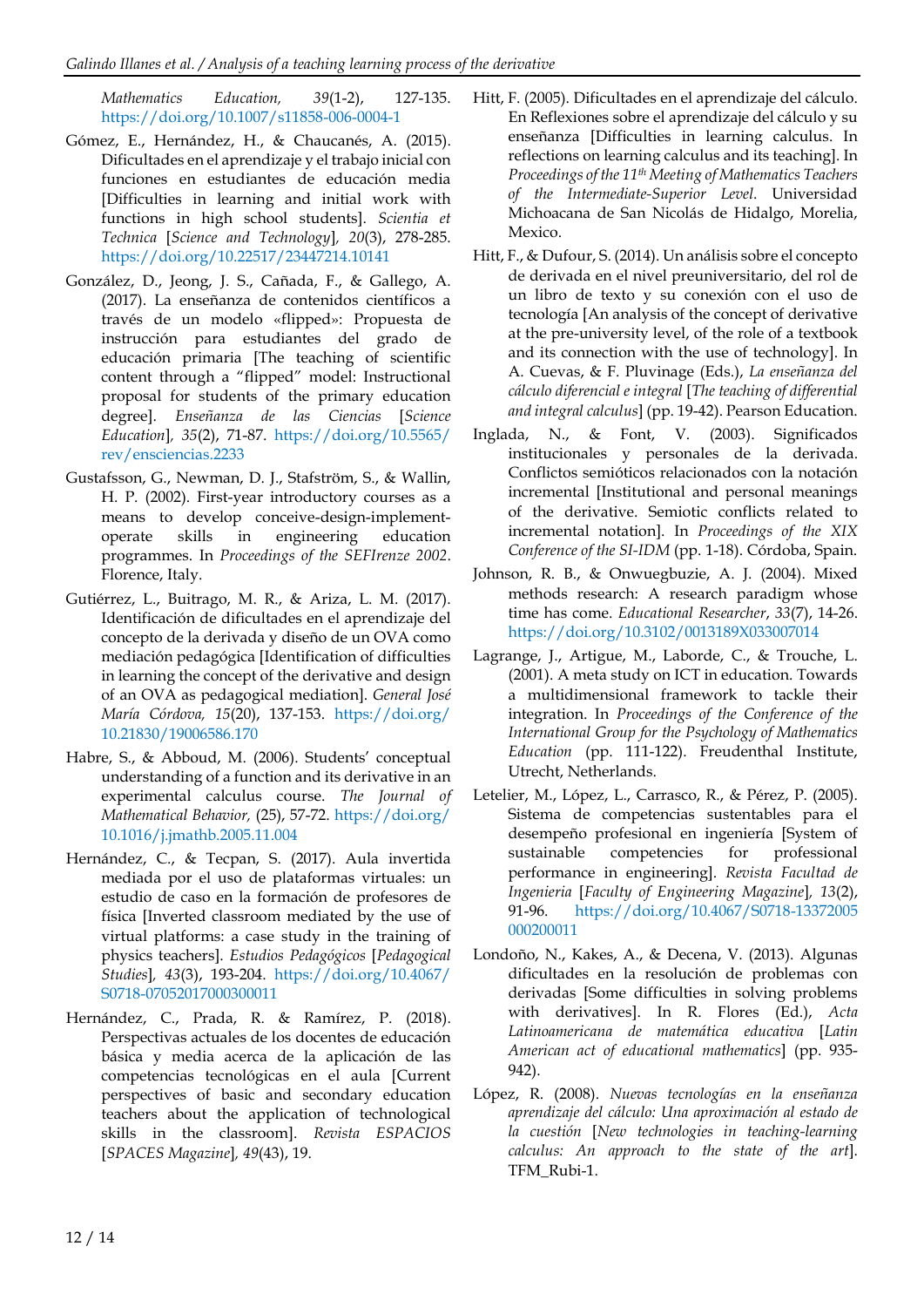- López, R., & Hernández, M. (2016). Principios para elaborar un modelo pedagógico universitario basado en las TIC. Estado del arte [Principles for developing a university pedagogical model based on ICT. State of the art]. *UNIANDES EPISTEME, Revista de Ciencia, Tecnología e Innovación* [*UNIANDES EPISTEME, Journal of Science, Technology and Innovation*]*, 3*(4), 1-19.
- Marqués, P. (2012). Impacto de las TIC en la educación: Funciones y limitaciones [Impact of ICT in education: Functions and limitations]. *3Ciencias* [*3Science*]*, 1*(3), 14-29.
- Martín, D., & Tourón, J. (2017). El enfoque flipped learning en estudios de magisterio: Percepción de los alumnus [The flipped learning approach in teacher studies: Student perception]. *RIED*. *Revista Iberoamericana de Educación* [*RIED. Ibero-American Journal of Education*]*, 20*(2), 187-211. [https://doi.org](https://doi.org/10.5944/ried.20.2.17704) [/10.5944/ried.20.2.17704](https://doi.org/10.5944/ried.20.2.17704)
- Martín, M., Hernández, C., & Mendoza, S. (2017). Ambientes de aprendizaje basados en herramientas web para el desarrollo de competencias TIC en la docencia [Learning environments based on web tools for the development of ICT skills in teaching]. *Perspectivas* [*Perspectives*]*, 2*(1), 97-104. <https://doi.org/10.22463/25909215.1282>
- Martínez, C., Muñoz, M., Cárdenas, C., & Cepeda, M. (2013). Adopción de la Iniciativa CDIO en los planes de estudio de las carreras de la Facultad de Ingeniería de la UCSC [Adoption of the CDIO Initiative in the study plans of the careers of the Faculty of Engineering of the UCSC]. In *Proceedings of the 11th Latin American and Caribbean Conference for Engineering and Technology*. Cancún, México.
- Mercado, L., Aguas, N., & Arrieta, W. (2010). Comprensión del concepto de función a través de situaciones problema relacionadas con el contexto [Understanding of the concept of function through problem situations related to the context]. In P. Lestón (Ed.), *Acta Latinoamericana de matemática educative* [*Latin American act of educational mathematics*] (pp. 495-503).
- Moreno, H. (2017). Valoración de la idoneidad didáctica de un proceso de estudio de cálculo diferencial por los estudiantes [Assessment of the didactic suitability of a differential calculus study process by students]. In *Proceedings of the Second Virtual International Congress on the Onto-Semiotic Approach to Knowledge and Mathematical Instruction*.
- Núñez, A., & Gutiérrez, I. (2016). Flipped classroom para el aprendizaje del inglés: Estudio de caso en Educación Primaria [Flipped classroom for learning English: Case study in Primary Education]. *Revista Electrónica de Tecnología Educativa* [*Electronic Magazine of Educational Technology*], (56), 89-102. <https://doi.org/10.21556/edutec.2016.56.654>
- Orton, A. (1983). Student's understanding of differentiation. *Educational Studies in Mathematics, 14*(3), 235-250. [https://doi.org/10.1007/BF0041](https://doi.org/10.1007/BF00410540) [0540](https://doi.org/10.1007/BF00410540)
- Orts, A., Llinares, S., & Boiges, F. (2016). Elementos para una descomposición genética del concepto de recta tangente [Elements for a genetic decomposition of the tangent line concept]. *AIEM. Avances de Investigación en Educación Matemática* [*AIEM. Research Advances in Mathematics Education*]*, 10*, 111- 134. <https://doi.org/10.35763/aiem.v0i10.164>
- Pico, R., Díaz, F., & Escalona, M. (2017). Enseñanza y aprendizaje del cálculo diferencial aplicando el asistente matemático derive [Teaching and learning of differential calculus applying the mathematical assistant derive]. *Tecnología Educativa* [*Educative technology*]*, 2*(1), 24-31.
- Pineda, W. B., Hernández, C. A., & Avendaño, W. R. (2020). Propuesta didáctica para el aprendizaje de la derivada con derive [Didactic proposal for learning the derivative with derive]. *Praxis & Saber* [*Praxis & Knowledge*]*, 11(*26), e9845. [https://doi.org](https://doi.org/10.19053/22160159.v11.n26.2020.9845) [/10.19053/22160159.v11.n26.2020.9845](https://doi.org/10.19053/22160159.v11.n26.2020.9845)
- Pino-Fan, L., Castro, W. F., Godino, J. D., & Font, V. (2013). Idoneidad epistémica del significado de la derivada en el currículo de bachillerato [Epistemic suitability of the meaning of the derivative in the high school curriculum]. *Paradigma, 34*(2), 123-150.
- Pino-Fan, L., Godino, J. D., & Font, V. (2011). Faceta epistémica del conocimiento didáctico matemático sobre la derivada [Epistemic facet of mathematical didactic knowledge about the derivative]. *Educação Matemática Pesquisa* [*Mathematics Education Research*]*, 13*(1), 141-178.
- Pino-Fan, L., Godino, J. D., & Font, V. (2015). Una propuesta para el análisis de las prácticas matemáticas de futuros profesores sobre derivadas [A proposal for the analysis of the mathematical practices of future teachers on derivatives]. *Bolema, 29*(51), 60-89. [https://doi.org/10.1590/1980-](https://doi.org/10.1590/1980-4415v29n51a04) [4415v29n51a04](https://doi.org/10.1590/1980-4415v29n51a04)
- Robles, M., Del Castillo, A., & Font, V. (2010). La función derivada a partir de una visualización de la linealidad local [The derived function from a visualization of local linearity]. In M. Moreno, A. Estrada, J. Carrillo, & T. Sierra (Eds.), *Investigación en educación matemática XIV* [*Research in mathematics education XIV*] (pp. 523-532). SEIEM.
- Salas-Rueda, R.A., & Lugo-García, J.L. (2019). Impacto del aula invertida durante el proceso educativo superior sobre las derivadas considerando la ciencia de datos y el aprendizaje automático [Impact of the flipped classroom during the higher educational process on derivatives considering data science and machine learning]. *EDMETIC, Revista de Educación Mediática y TIC* [*EDMETIC,*